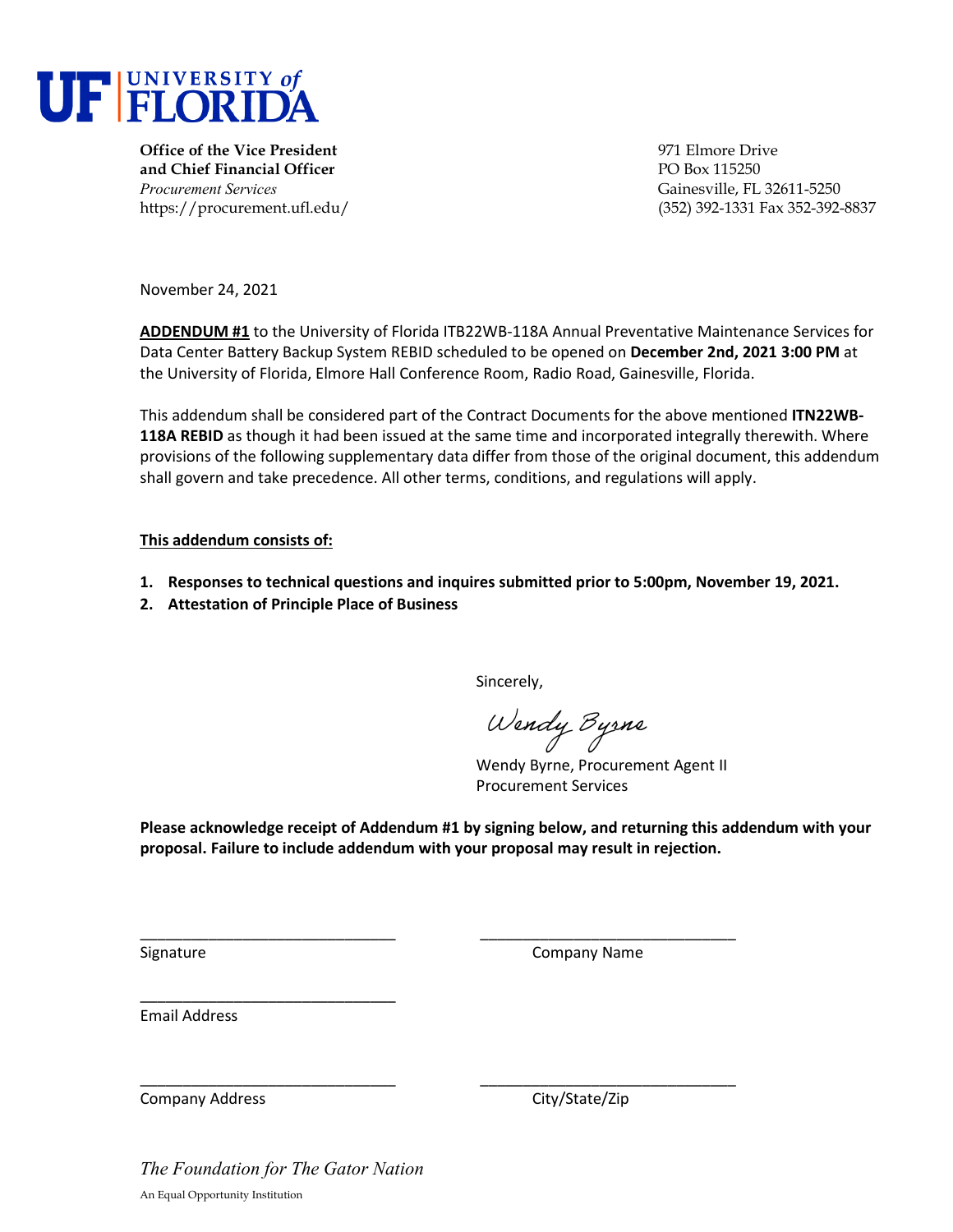ITB22WB-118A Annual Preventative Maintenance Services for Data Center Battery Backup System REBID

**Q1. "All technicians shall have OEM training certification for the UPS models to be serviced. Service Provider shall provide proof of OEM training attached to Company's response to this ITB" and " Service Provider must have the proprietary software to diagnose and fix any issue, without calling in the equipment manufacturer."**

**The only way to have an OEM training certificate is to work for the OEM directly. Even if the technician previously worked for the OEM, they no longer have that certification.** 

### **Can those be removed from the service requirements?**

A1. As per the bid documents: Service requirements bullet point 6 - The scope of this ITB is the quarterly battery PMs, the annual and semi-annual servicing of the UPS. For any service that requires the use of the OEM, UF would expect that the awarded vendor would subcontract that work. The requirement for the certification can be removed from the service requirements.

**Q2. Will a copy of the attestation form for the original bid suffice for this rebid? If not, please provide an updated one with the updated bid#.**

A2. New attestation form attached to this addendum must be used when responding to this solicitation.

**Q3a. Based on this statement "service provider shall at no additional cost to University provide repair parts (excluding replacement batteries)……does this mean if/when unit needs repair, any replacement part(s) needed are not billable and are to be covered by the fixed annual cost that we list in the Total Annual Bid Price space?**

A3a. Yes, repair parts covered by the maintenance service contract being proposed would be non-billable. Emergency repair parts (outside if the scope of the preventative maintenance would be billable).

## **Q3b. If the answer is "yes", not billable….what does the parts mark up percentage on the pricing sheet apply to….proactive component replacement? Does the mark up apply to batteries?**

A3b. Correct - % mark up would apply to proactive component replacement or items that are explicitly excluded from the maintenance proposal. The mark up would not apply to the batteries.

# **Q4. For the statement "service provider shall include all labor and travel costs in proposed price", is this applicable only for the scheduled PM services or does this also apply to 24x7 emergency services as well? Also, is this the price we list in the Total Annual Bid Price space?**

A4. Total Annual Bid Price is to include the scheduled maintenance PM services. Labor and travel costs are to be included in the proposed price only for the scheduled maintenance PM services. Hourly rates for travel for emergency/corrective services can be included in the information only section of the price sheet.

**Q5. On the price sheet, it states "total annual bid price (for preventative maintenance services for all in scope UPS modules…..)This seems like you are asking for the total annual cost for only the scheduled PM service visits and nothing else ( like parts and emergency services). Is this the case?**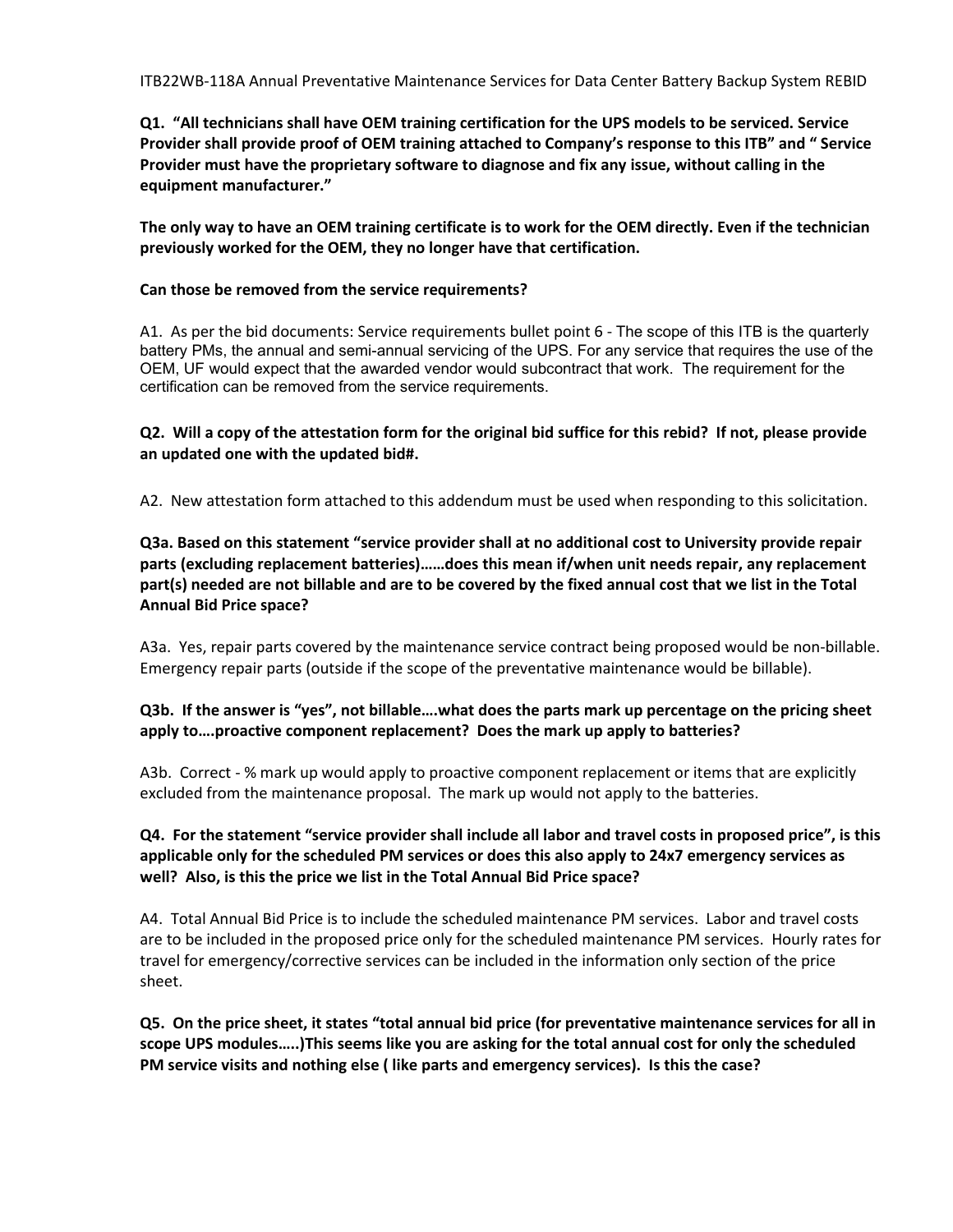ITB22WB-118A Annual Preventative Maintenance Services for Data Center Battery Backup System REBID

A5. Yes, Total Annual Bid Price is the annual cost for the PM service visits. This includes PM service for all in scope UPS modules and batteries, communication cards, labor costs and travel costs.

### **Q6. It seems like maybe the university is asking for replacement parts to be non-billable in repair situations but the labor is billable. Is this correct?**

A6. No, the labor for replacement parts covered by the PM is non-billable and would be covered within the PM service price. Any parts or labor costs for corrective/emergency repairs are billable.

# **Q7. Please confirm the rates are informational only, IF emergency labor/repair labor is billable, it seems odd that it is deemed "informational only" and not considered when comparing the bids.**

A7. This bid is for the PM Service only, and the total Annual PM cost is being used to determine the vendor(s) being awarded this work. Corrective/Emergency repairs are outside the scope of the award, however the same vendor(s) may be used.

# **Q8. The way this is written, it reads like the university expects any emergency service would need to be handled by the OEM. Does the university expect the OEM is required for emergency repair service?**

A8. The awarded vendor should use the OEM for emergency service when required. (This would be dependent on the type of repair).